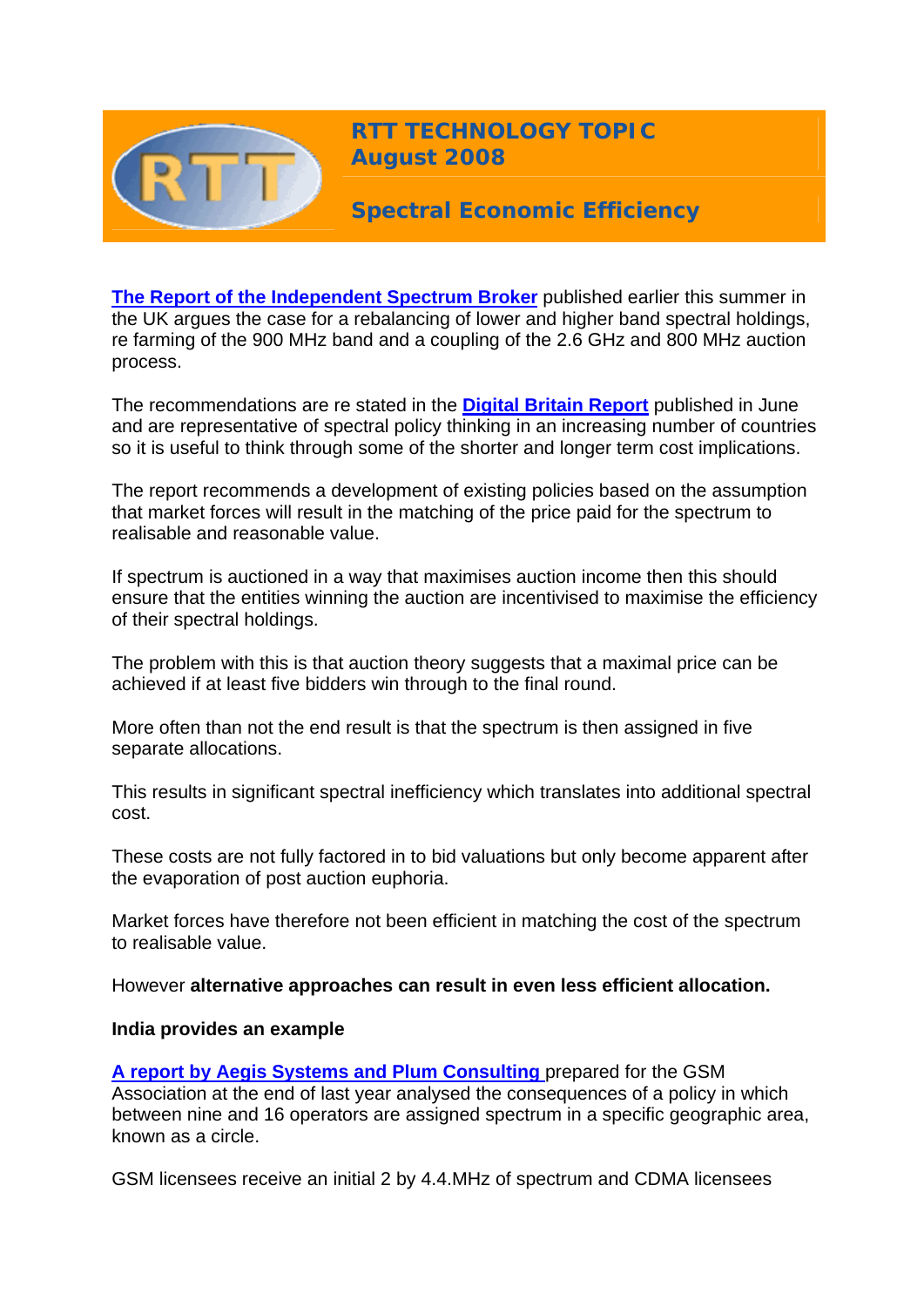receive 2 by 2.5 MHz and can then claim additional spectrum on the basis of number of subscribers served.

Overall this has resulted to date in a total allocation of between 2 by 40 and 2 by 70 MHz of 2 G spectrum in most circles which compares with most other countries which have allocated between 2 by 90 and 2 by 110 MHz.

The average allocation per operator is 5.5 MHz which compares with an average of 22 MHz for operators in other countries.

When measured in terms of busy hour traffic per square kilometre per MHz in dense urban areas, Indian operators extract around eight times more capacity than operators in the UK, Hong Kong or Singapore.

This would suggest that encouraging more operators to compete within a market delivers spectral efficiency benefits.

However for a number of technical reasons this is **not** the case.

#### **Why narrow spectrum allocations are not** *technically* **efficient**

Cellular networks have a minimum bandwidth that has to be assigned to control signalling to manage session set up, session clear down and session maintenance including power control and handover.

If the amount of traffic channel bandwidth is restricted, then signalling overheads become more significant both in terms of bandwidth and power. For example in GSM, the first 2.4 MHz must be allocated for signalling. The BCCH is transmitted at full power and needs a re use factor of 12.

At network level, a restricted choice of available traffic channels limits frequency reuse between cells and prevents any potential gain being realised from synthesised frequency hopping which requires at least two by 5 MHz to be effective.

Smaller spectrum allocations also result in significantly lower trunking/multiplexing gain.

Utilisation of a cell with a 15 voice channel capacity can reach 60% before the probability of a blocked call in the busy hour exceeds 2%. Utilisation of a cell with 50 channel capacity can reach 80% for the same grade of service.

In order to achieve additional capacity, Indian operators are forced to rely on site distances of less than one kilometer.

When inter cell distances fall below 1000 meters there is increased interference between cells using the same frequency and network capacity is reduced. Additionally the position of the site becomes increasingly important.

The combined effect of these factors is that an operator with 2 by 6 MHz of spectrum can carry six Erlangs of traffic per MHz per sector whereas an operator with 2 by 12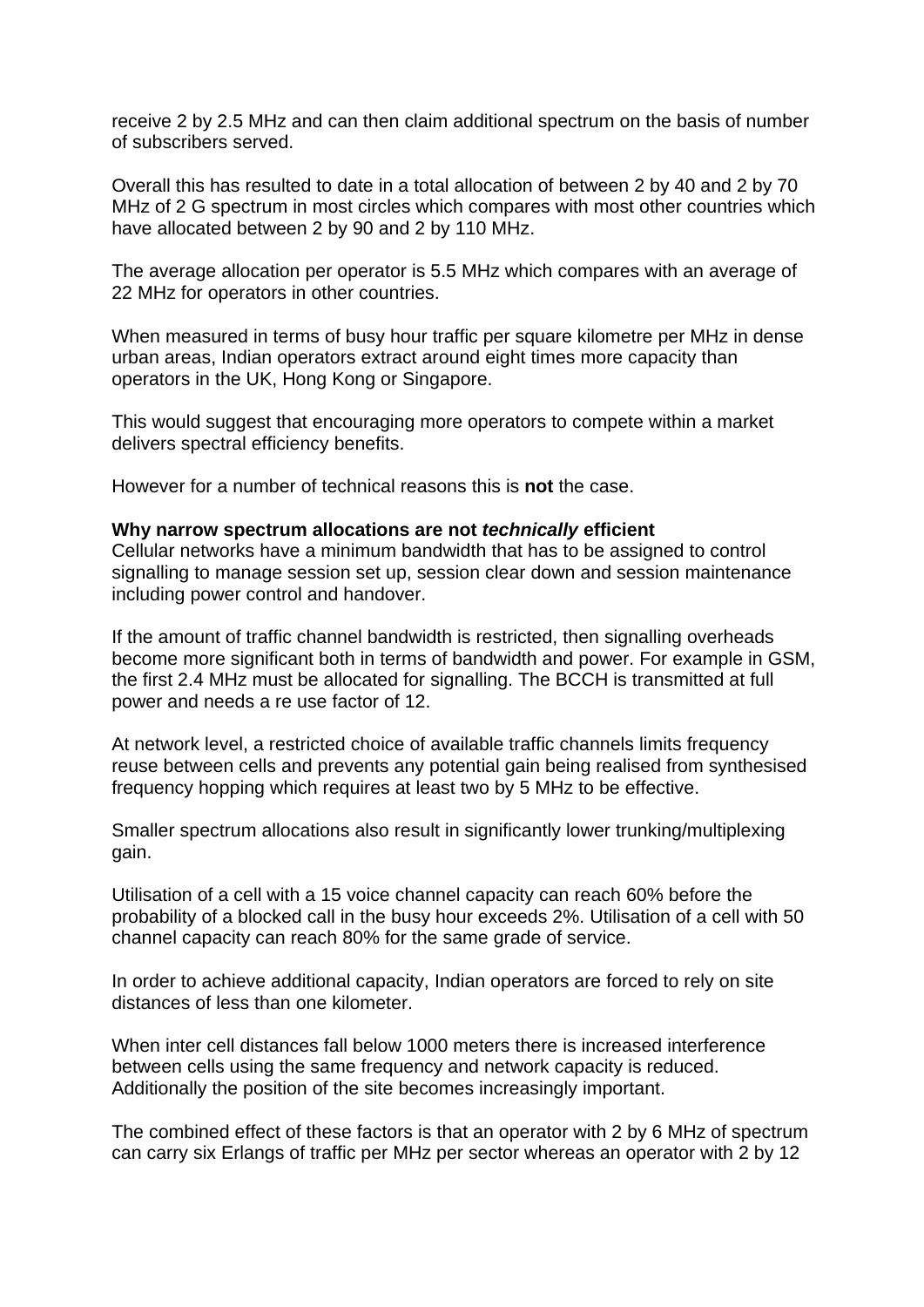MHz of spectrum can carry nine erlangs of traffic per MHz per sector.

This suggests that there is a 50% increase in traffic carrying capability for each MHz for the operator with additional spectrum. Vodafone have made a similar calculation which shows that halving the spectrum per operator reduces the traffic handling capacity by 33%.

How much additional cost this involves is dependent on the ratio of cells that are capacity limited or coverage limited.

Assuming approximately 35% of traffic is generated in capacity limited cells then the cost of a two by two by 12 MHz allocation will be 21% less per year than a two by 6 MHz assignment.

Or put the other way round, a more generous assignment would reduce industry costs by at least 21%.

Other mitigation options exist to manage higher levels of inter cell interference such as half rate codecs and single antenna interference cancellation

Half rate or variable rate codecs have an associated loss of quality cost and require a higher Eb/No.

Single antenna interference cancellation is effective in capacity limited conditions but incurs a processing overhead.

The technical case against artificially constrained spectral allocations for 2 G networks therefore appears to be robust and will be even more relevant for 3 G networks which are predicated on wider channel spacing and wider operational bandwidths.

These arguments are therefore not only relevant to the particular case of India but can be more generally made for all markets including countries and regions where re farming of existing 900 or 850 MHz spectrum is presently proposed.

**Why narrow spectral allocations are not** *economically* **efficient**  Self evidently technical efficiencies translate directly into additional cost which translates directly into a reduction in spectral economic efficiency.

However the reason for promoting narrow spectral allocations is generally to allow more operators to compete within a geographic area.

If these operators do not share backhaul then additional cost multipliers are introduced.

Each additional operator also introduces marketing and administration cost which has to be amortized over a widely fragmented subscriber base.

These technical and commercial factors together depress spectral economic efficiency.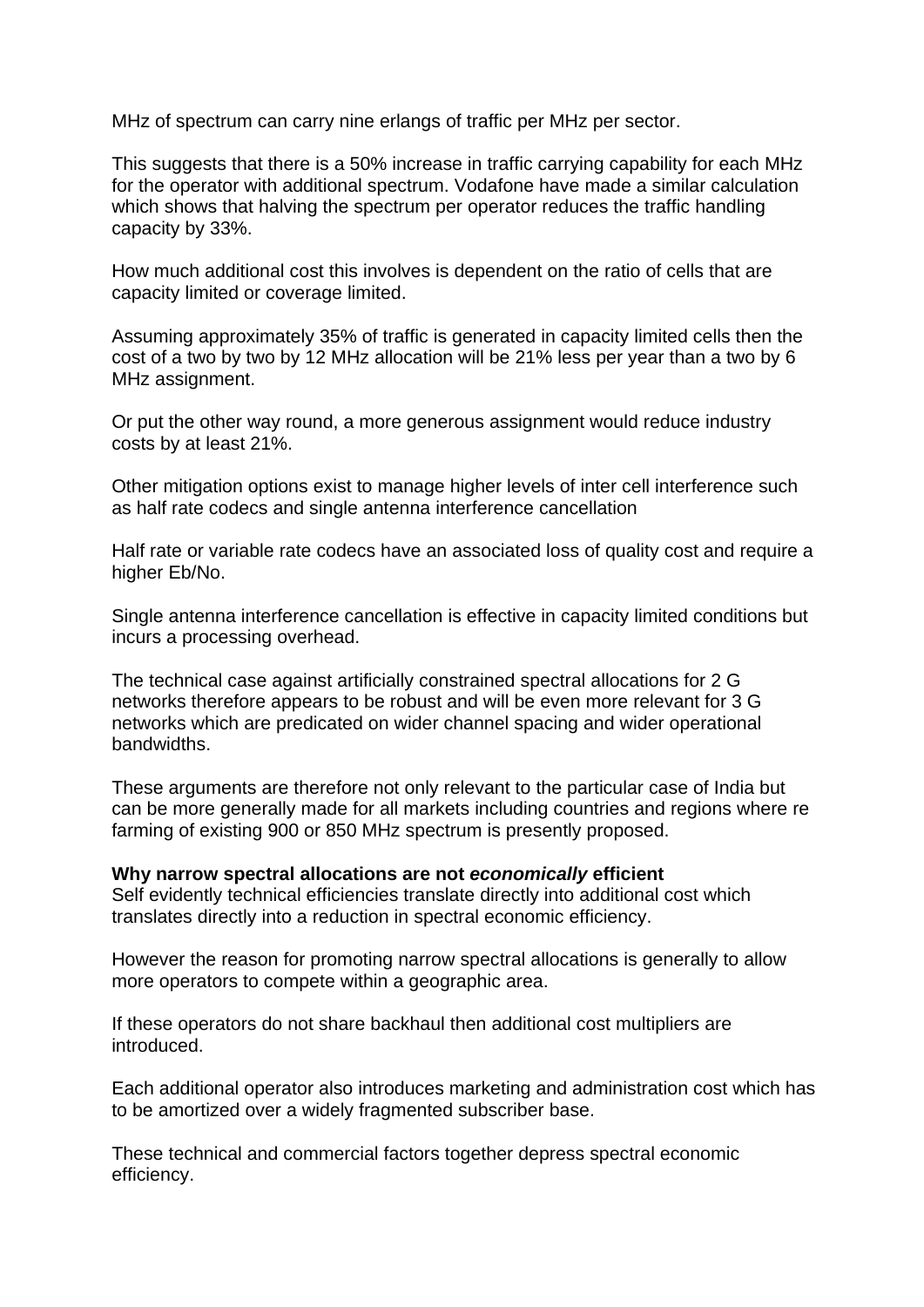### **Optimum Bandwidth Allocations**

The optimum bandwidth allocation depends on the technology used and the frequency band.

For example if LTE was to be deployed on the basis of utilizing 20 MHz channel spacing then this would be unlikely to be efficient in a 25 MHz band allocation and would be more ideally suited to bands with an operational bandwidth of 50 or 60MHz or more.

However 50 MHz operational bandwidths at 700 or 800 MHz are ambitious in terms of filter roll off requirements. As operational bandwidth increases as a percentage of the centre frequency, filter roll off becomes increasingly problematic and can result in adjacent channel interference and or unacceptable filter insertion loss.

This is particularly important when there are other users in the band who are either operating at high power, digital TV for example, or have receivers with poor selectivity, digital TV for example or are otherwise vulnerable to interfering signals, two way radio and radio microphones being two examples.

These are basic engineering issues which engineers know and understand. Remarkably the associated engineering costs are often not reflected in allocation policy and even more remarkably are not fully factored into bid valuation.

This may be because of a belief that technology solutions will be found but this will only happen if sufficient R and D resource is available to bring these technology solutions to market.

The R and D cost then has to be amortized over available market volumes over relatively short time scales. In practice these technology solutions take longer than expected and operators are faced with the problem of having expensive spectrum that cannot be economically accessed.

### **The Problem with the Problem**

This suggests that it is not sufficient to allow the market to decide on how spectrum should be allocated and auctioned.

**Spectral allocation policy** has to be based on **sound engineering principles** which result in optimum or at least near **optimum spectral efficiency.**

**Competition policy** then has to be developed in such a way that optimum or at least near optimum **spectral** *economic* **efficiency** can be achieved.

On the basis of present evidence, it is not possible to meet either of the above criteria with more than ten operators; it is not possible to meet either of the above criteria with five operators and probably only possible to meet both criteria with either two or three operators per market.

The counter view is that there is so much additional spectrum being brought to market that there will be more than enough for everyone.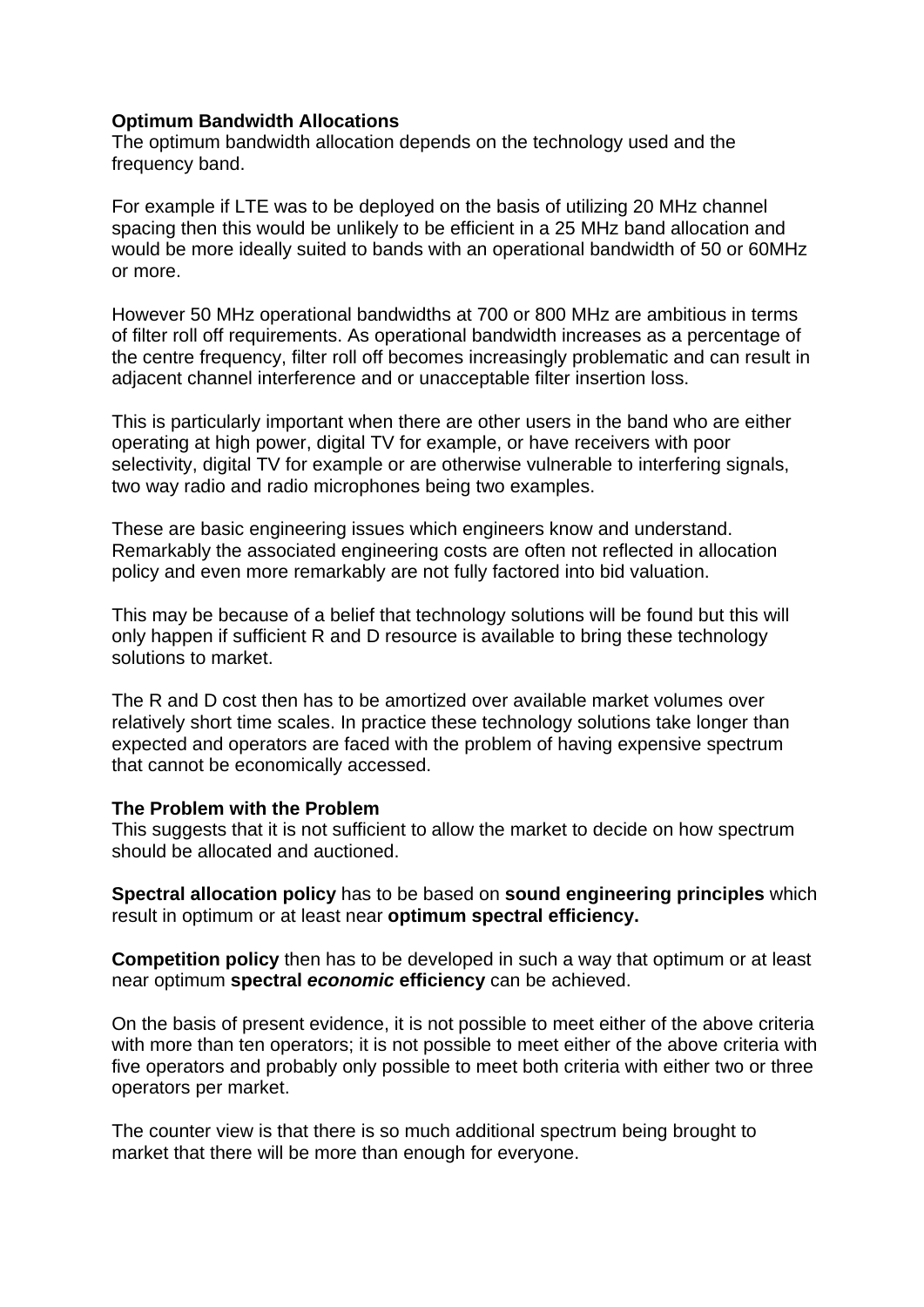So for example an LTE five band handset covering Bands 1, II, III, V and VIII has a total operational bandwidth of 510 MHz.

An LTE 10 band handset adding in the 2.6 GHz band at one end and the 700/800 MHz DSO bands at the other would have an operational bandwidth of 916 MHz.

The snag here is that not all of this bandwidth is available in all markets.

Additionally there is no present visibility as to how five band or particularly ten band LTE handsets could be produced with acceptable cost and performance.

The result is that many operators have spectral allocations that are far from optimum for present technologies and even less optimum for future technologies.

The problem with this problem is that governmental interference is likely to make the situation worse rather than better.

So for example in the UK, the spectrum broker proposals are designed to level the playing field between the five operators, the genesis for the proposed rebalancing of upper and lower band holdings and re farming of the 900 MHz band.

However these proposals are predicated on the continued existence of the five operator model in the UK which is probably unsustainable.

It would seem more sensible to broker a merger that reduces the operator count to three at which point there could be regulatory encouragement to ensure that each of the three operators has a balanced and economically efficient spectral portfolio that takes account all engineering costs including multiband LTE handset development cost and performance constraints.

A similar approach in other markets would result in significant improvements in spectral economic efficiency which could be translated in to lower tariffs and higher operational margins which are an essential precondition to maintaining adequate levels of R and D and engineering investment.

Government policies have been dominated by the short term returns achievable from a manipulative auction process.

They have been aided and abetted by bid teams who have failed to factor in engineering cost to bid valuations.

The proposed coupling of the 2.6 GHz and 800 MHz auctions may or may not be based on some anticipated benefit in terms of auction income or an assumption that a low band high band offering could in some way extend benefits that are assumed to be realizable from the rebalancing of existing low and high band allocations.

This might be justifiable if there was a robust technical rationale behind the policy. Generally it is assumed that a combination of an 800 MHz and 2.6 GHz allocation will provide an optimum combination of economic low band coverage for rural areas and